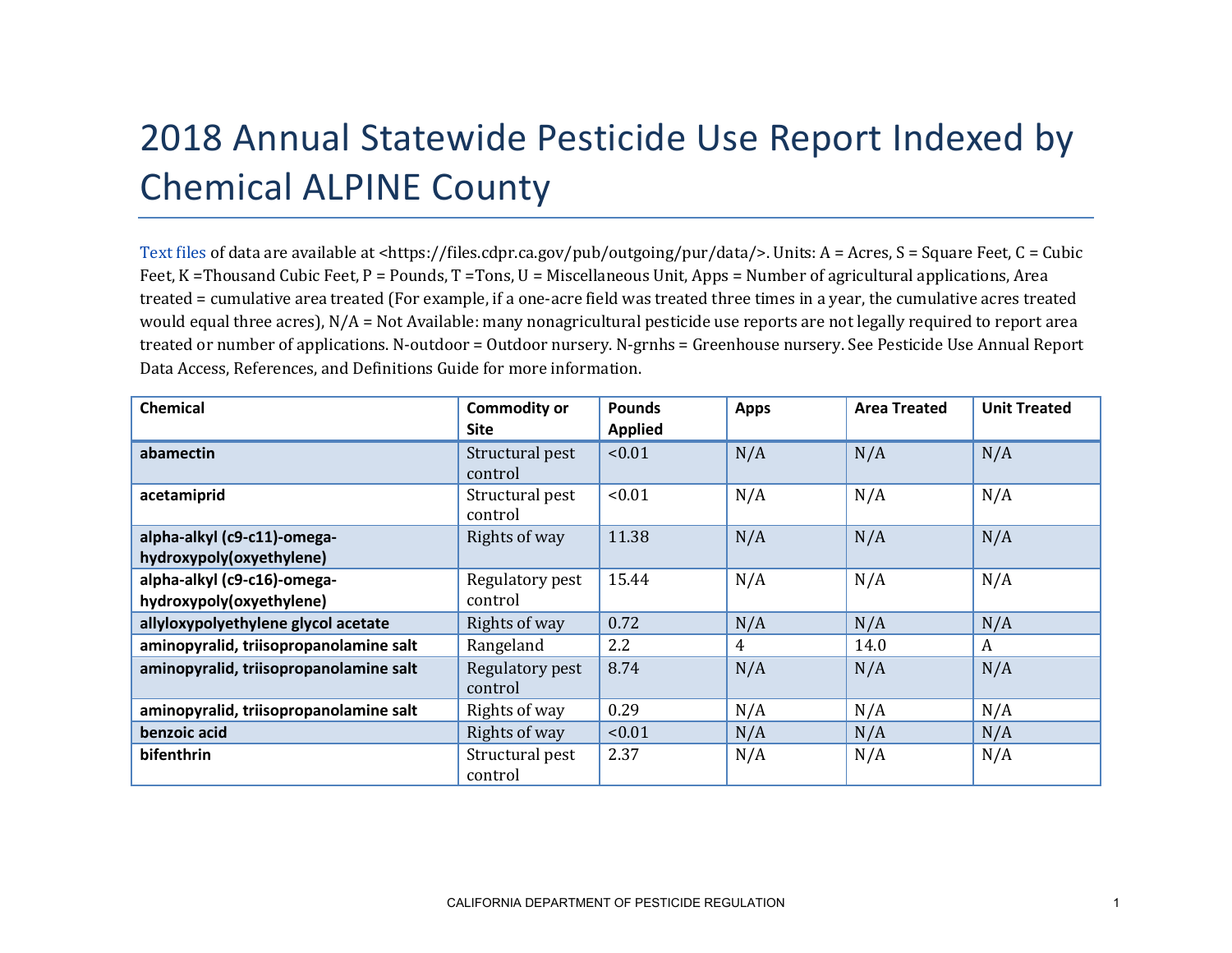| <b>Chemical</b>                           | <b>Commodity or</b><br><b>Site</b> | <b>Pounds</b><br><b>Applied</b> | <b>Apps</b>  | <b>Area Treated</b> | <b>Unit Treated</b> |
|-------------------------------------------|------------------------------------|---------------------------------|--------------|---------------------|---------------------|
|                                           |                                    |                                 |              |                     |                     |
| n,n-bis-(2-omega-                         | Rights of way                      | 0.82                            | N/A          | N/A                 | N/A                 |
| hydroxypoly(oxyethylene)ethyl)alkylamine, |                                    |                                 |              |                     |                     |
| alkyl derived from tallow fatty acids     |                                    |                                 |              |                     |                     |
| boric acid                                | Structural pest<br>control         | 0.73                            | N/A          | N/A                 | N/A                 |
| brodifacoum                               | Structural pest<br>control         | < 0.01                          | N/A          | N/A                 | N/A                 |
| bromadiolone                              | Structural pest<br>control         | 0.02                            | N/A          | N/A                 | N/A                 |
| canola oil                                | Alfalfa                            | 0.29                            | $\mathbf{1}$ | 70.0                | $\mathbf{A}$        |
| chlorfenapyr                              | Structural pest<br>control         | 0.02                            | N/A          | N/A                 | N/A                 |
| chlorsulfuron                             | Regulatory pest<br>control         | 0.05                            | N/A          | N/A                 | N/A                 |
| citric acid                               | Rights of way                      | 0.94                            | N/A          | N/A                 | N/A                 |
| clethodim                                 | Alfalfa                            | 18.41                           | $\mathbf{1}$ | 70.0                | $\boldsymbol{A}$    |
| clopyralid, monoethanolamine salt         | Landscape<br>maintenance           | 0.02                            | N/A          | N/A                 | N/A                 |
| clopyralid, monoethanolamine salt         | Rights of way                      | 0.01                            | N/A          | N/A                 | N/A                 |
| clothianidin                              | Landscape<br>maintenance           | 0.03                            | N/A          | N/A                 | N/A                 |
| coconut diethanolamide                    | Landscape<br>maintenance           | 0.01                            | N/A          | N/A                 | N/A                 |
| cyfluthrin                                | Structural pest<br>control         | 0.12                            | N/A          | N/A                 | N/A                 |
| beta-cyfluthrin                           | Structural pest<br>control         | 5.42                            | N/A          | N/A                 | N/A                 |
| cypermethrin                              | Structural pest<br>control         | 0.06                            | N/A          | N/A                 | N/A                 |
| deltamethrin                              | Structural pest<br>control         | 188.52                          | N/A          | N/A                 | N/A                 |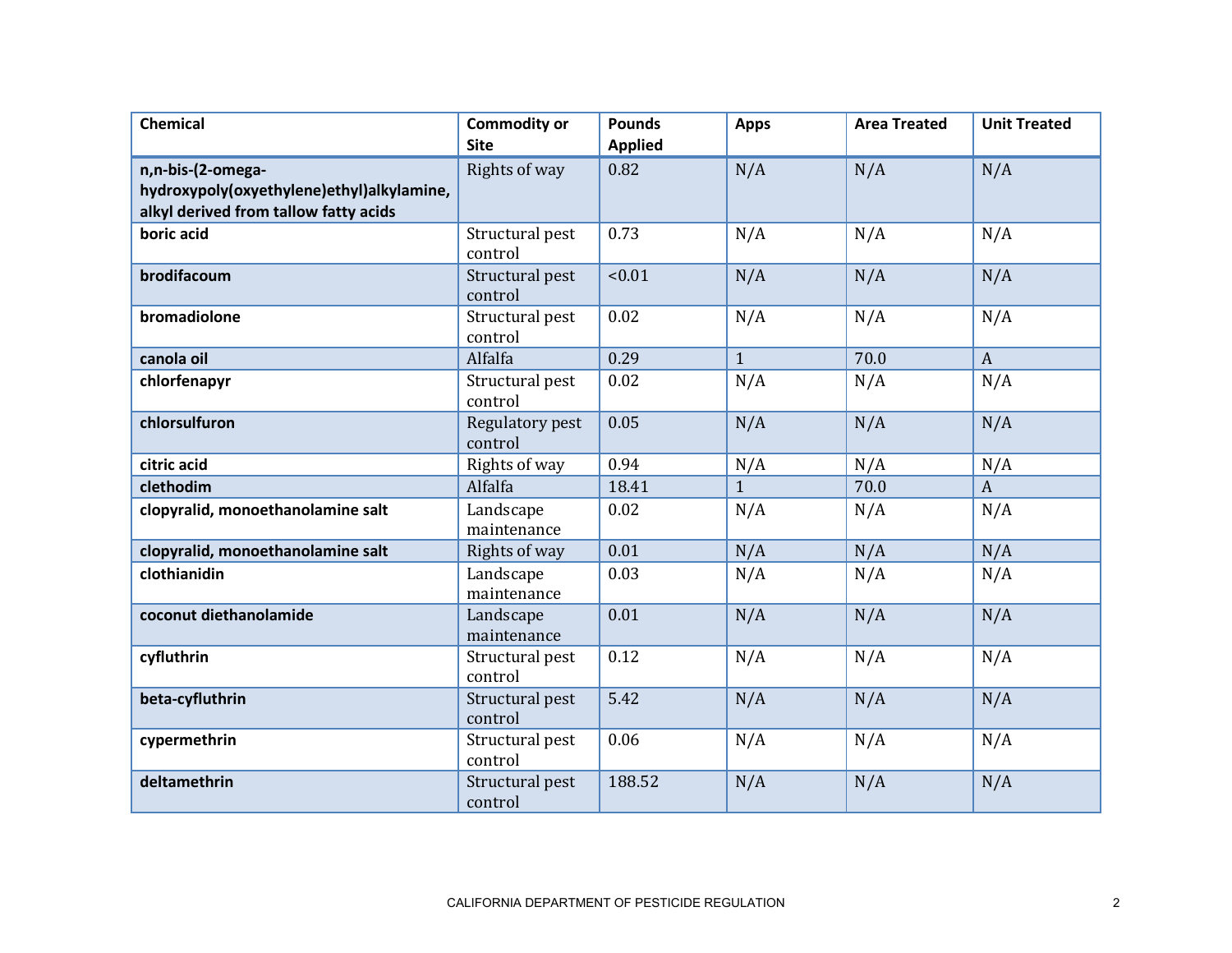| <b>Chemical</b>                            | <b>Commodity or</b><br><b>Site</b> | <b>Pounds</b><br><b>Applied</b> | <b>Apps</b>    | <b>Area Treated</b> | <b>Unit Treated</b> |
|--------------------------------------------|------------------------------------|---------------------------------|----------------|---------------------|---------------------|
|                                            |                                    |                                 |                |                     |                     |
| diatomaceous earth                         | Structural pest<br>control         | 0.12                            | N/A            | N/A                 | N/A                 |
| diethylene glycol                          | Rangeland                          | 3.3                             | $\overline{7}$ | 42.0                | $\overline{A}$      |
| diethylene glycol                          | Regulatory pest<br>control         | 3.11                            | N/A            | N/A                 | N/A                 |
| diethylene glycol                          | Structural pest<br>control         | 0.08                            | N/A            | N/A                 | N/A                 |
| difethialone                               | Structural pest<br>control         | < 0.01                          | N/A            | N/A                 | N/A                 |
| dimethyl alkyl tertiary amines             | Rights of way                      | < 0.01                          | N/A            | N/A                 | N/A                 |
| dimethylpolysiloxane                       | Rangeland                          | 0.07                            | $\overline{7}$ | 42.0                | $\mathbf{A}$        |
| dimethylpolysiloxane                       | Structural pest<br>control         | < 0.01                          | N/A            | N/A                 | N/A                 |
| dinotefuran                                | Structural pest<br>control         | 0.25                            | N/A            | N/A                 | N/A                 |
| diphacinone                                | Structural pest<br>control         | < 0.01                          | N/A            | N/A                 | N/A                 |
| diquat dibromide                           | Regulatory pest<br>control         | 0.14                            | N/A            | N/A                 | N/A                 |
| diquat dibromide                           | Rights of way                      | 5.59                            | N/A            | N/A                 | N/A                 |
| disodium octaborate tetrahydrate           | Structural pest<br>control         | 2.21                            | N/A            | N/A                 | N/A                 |
| dodecylbenzene sulfonic acid               | Landscape<br>maintenance           | 0.03                            | N/A            | N/A                 | N/A                 |
| dodecylbenzene sulfonic acid, calcium salt | Alfalfa                            | 0.15                            | $\mathbf{1}$   | 70.0                | $\boldsymbol{A}$    |
| edta, tetrasodium salt                     | Landscape<br>maintenance           | < 0.01                          | N/A            | N/A                 | N/A                 |
| esfenvalerate                              | Structural pest<br>control         | < 0.01                          | N/A            | N/A                 | N/A                 |
| fatty acids, methyl esters                 | Alfalfa                            | 59.91                           | $\mathbf{1}$   | 70.0                | $\boldsymbol{A}$    |
| fatty acids, mixed                         | Rangeland                          | 5.88                            | $\overline{7}$ | 42.0                | $\boldsymbol{A}$    |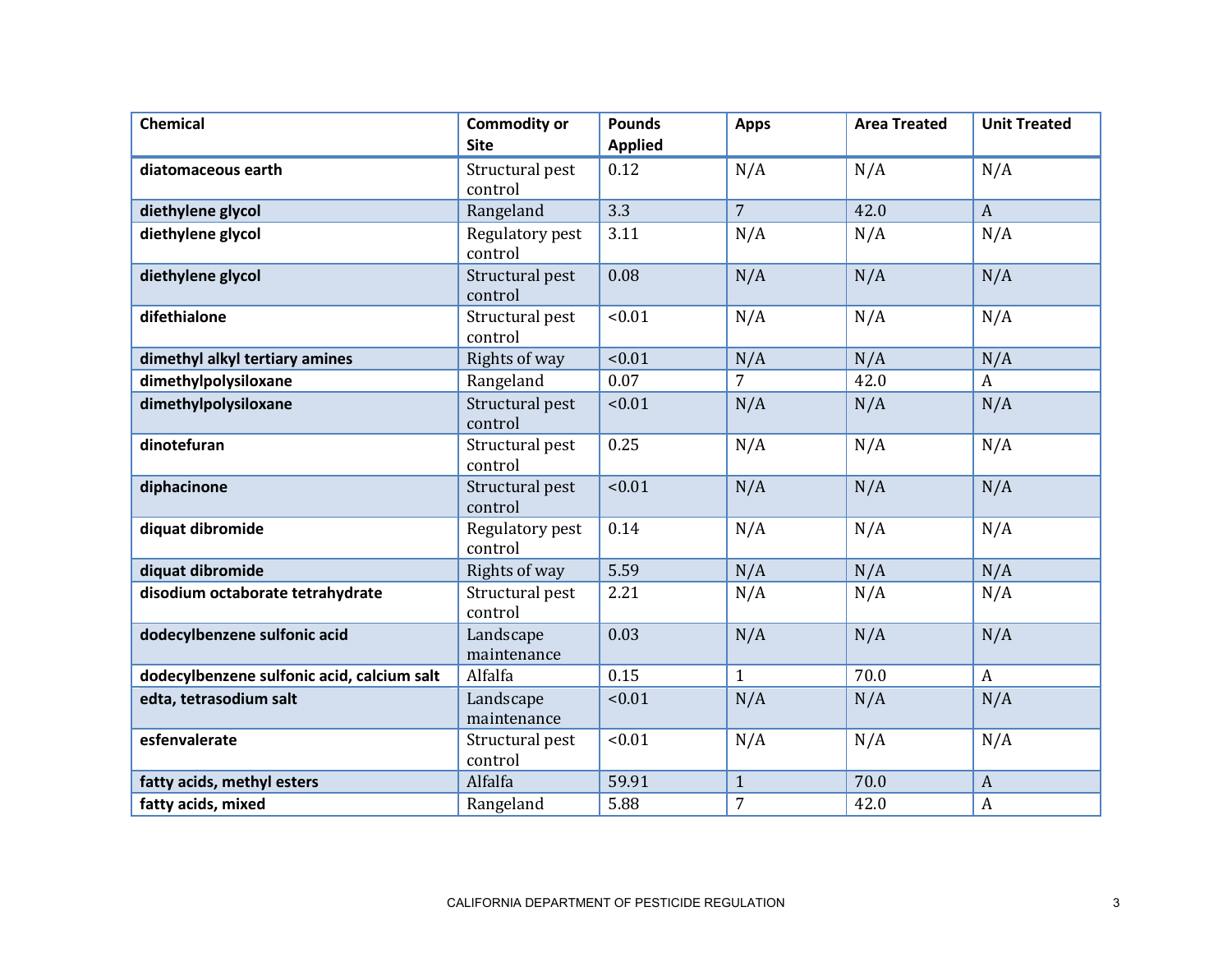| <b>Chemical</b>                                                       | <b>Commodity or</b><br><b>Site</b> | <b>Pounds</b><br><b>Applied</b> | <b>Apps</b>    | <b>Area Treated</b> | <b>Unit Treated</b> |
|-----------------------------------------------------------------------|------------------------------------|---------------------------------|----------------|---------------------|---------------------|
|                                                                       |                                    |                                 |                |                     |                     |
| fatty acids, mixed                                                    | Structural pest<br>control         | 0.14                            | N/A            | N/A                 | N/A                 |
| fatty acids, c16-c18 and c18-unsaturated,<br>methyl esters            | Alfalfa                            | 15.34                           | $\mathbf{1}$   | 70.0                | $\mathbf{A}$        |
| fipronil                                                              | Structural pest<br>control         | 9.97                            | N/A            | N/A                 | N/A                 |
| gamma-cyhalothrin                                                     | Structural pest<br>control         | < 0.01                          | N/A            | N/A                 | N/A                 |
| glyphosate, isopropylamine salt                                       | Landscape<br>maintenance           | 3.73                            | N/A            | N/A                 | N/A                 |
| glyphosate, isopropylamine salt                                       | Rangeland                          | 77.85                           | $\overline{7}$ | 63.0                | $\boldsymbol{A}$    |
| glyphosate, isopropylamine salt                                       | Regulatory pest<br>control         | 3.6                             | N/A            | N/A                 | N/A                 |
| glyphosate, isopropylamine salt                                       | Rights of way                      | 225.51                          | N/A            | N/A                 | N/A                 |
| glyphosate, potassium salt                                            | Rights of way                      | 17.93                           | N/A            | N/A                 | N/A                 |
| heptyl butyrate                                                       | Structural pest<br>control         | 0.07                            | N/A            | N/A                 | N/A                 |
| 2-(3-hydroxypropyl)-hepta-methyl<br>trisiloxane, ethoxylated, acetate | Rights of way                      | 2.49                            | N/A            | N/A                 | N/A                 |
| imazapyr, isopropylamine salt                                         | Rights of way                      | 5.05                            | N/A            | N/A                 | N/A                 |
| imazethapyr, ammonium salt                                            | Alfalfa                            | 6.94                            | $\mathbf{1}$   | 70.0                | $\boldsymbol{A}$    |
| imidacloprid                                                          | Landscape<br>maintenance           | 0.14                            | N/A            | N/A                 | N/A                 |
| imidacloprid                                                          | Structural pest<br>control         | 0.82                            | N/A            | N/A                 | N/A                 |
| indaziflam                                                            | Rights of way                      | 0.03                            | N/A            | N/A                 | N/A                 |
| indoxacarb                                                            | Structural pest<br>control         | 0.15                            | N/A            | N/A                 | N/A                 |
| iron phosphate                                                        | Landscape<br>maintenance           | 0.03                            | N/A            | N/A                 | N/A                 |
| isopropyl alcohol                                                     | Landscape<br>maintenance           | 0.01                            | N/A            | N/A                 | N/A                 |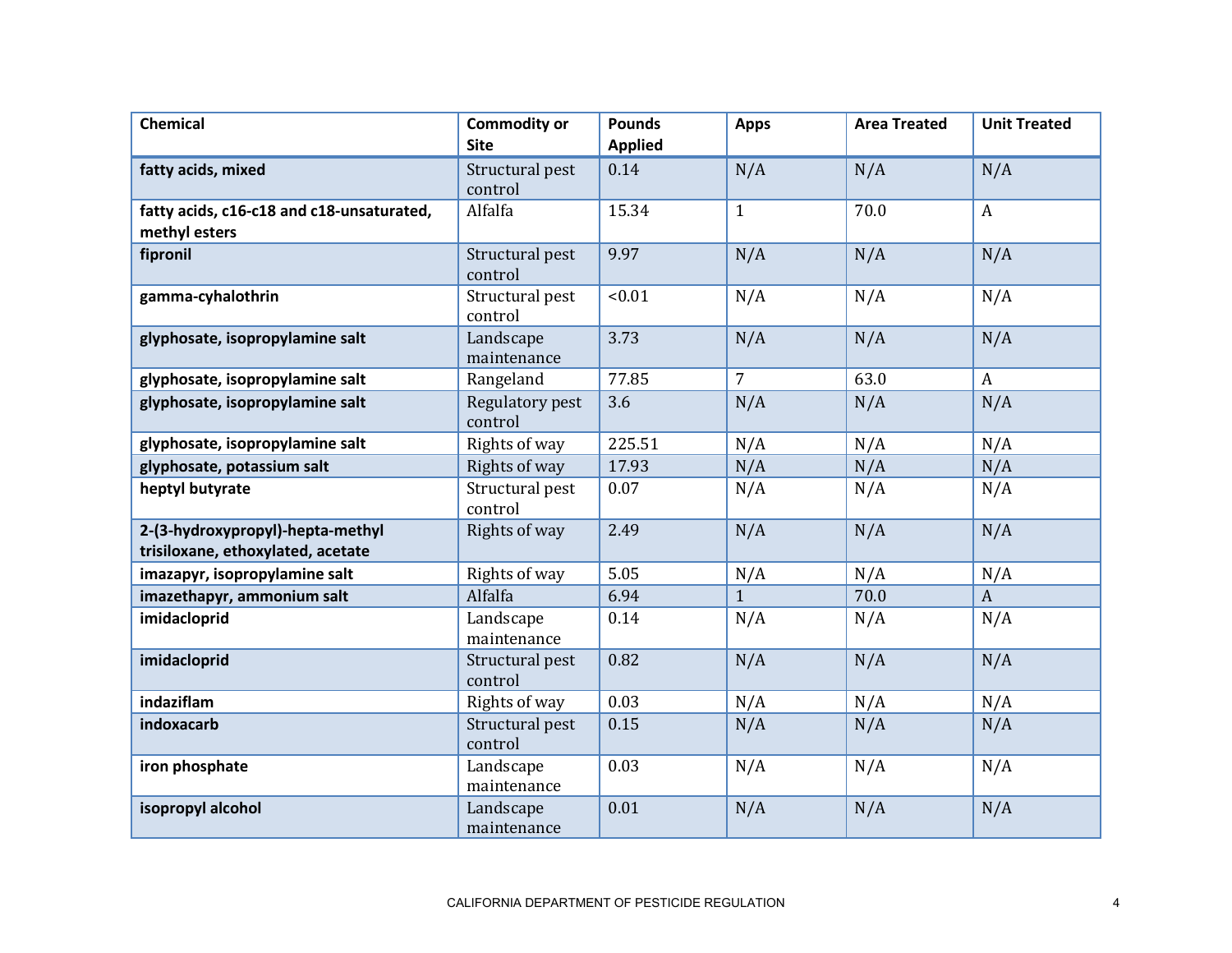| <b>Chemical</b>                                             | <b>Commodity or</b><br><b>Site</b> | <b>Pounds</b>  | <b>Apps</b>    | <b>Area Treated</b> | <b>Unit Treated</b> |
|-------------------------------------------------------------|------------------------------------|----------------|----------------|---------------------|---------------------|
|                                                             |                                    | <b>Applied</b> |                |                     |                     |
| isopropyl alcohol                                           | Regulatory pest<br>control         | 0.49           | N/A            | N/A                 | N/A                 |
| isoxaben                                                    | Landscape<br>maintenance           | 0.5            | N/A            | N/A                 | N/A                 |
| isoxaben                                                    | Rights of way                      | 2.25           | N/A            | N/A                 | N/A                 |
| lambda-cyhalothrin                                          | Structural pest<br>control         | 0.02           | N/A            | N/A                 | N/A                 |
| lecithin                                                    | Regulatory pest<br>control         | 15.44          | N/A            | N/A                 | N/A                 |
| s-methoprene                                                | Structural pest<br>control         | 0.01           | N/A            | N/A                 | N/A                 |
| methylated silica                                           | Regulatory pest<br>control         | < 0.01         | N/A            | N/A                 | N/A                 |
| methylated soybean oil                                      | Rights of way                      | 0.07           | N/A            | N/A                 | N/A                 |
| methyl silicone resins                                      | Regulatory pest<br>control         | 0.02           | N/A            | N/A                 | N/A                 |
| mineral oil                                                 | Rights of way                      | 0.36           | N/A            | N/A                 | N/A                 |
| mineral oil                                                 | Structural pest<br>control         | 18.09          | N/A            | N/A                 | N/A                 |
| muscalure                                                   | Structural pest<br>control         | < 0.01         | N/A            | N/A                 | N/A                 |
| alpha-(para-nonylphenyl)-omega-<br>hydroxypoly(oxyethylene) | Alfalfa                            | 13.98          | $\mathbf{1}$   | 70.0                | $\mathbf{A}$        |
| alpha-(para-nonylphenyl)-omega-<br>hydroxypoly(oxyethylene) | Rangeland                          | 8.6            | $\overline{7}$ | 42.0                | $\mathbf{A}$        |
| alpha-(para-nonylphenyl)-omega-<br>hydroxypoly(oxyethylene) | Regulatory pest<br>control         | 5.7            | N/A            | N/A                 | N/A                 |
| alpha-(para-nonylphenyl)-omega-<br>hydroxypoly(oxyethylene) | Structural pest<br>control         | 0.21           | N/A            | N/A                 | N/A                 |
| n-octyl bicycloheptene dicarboximide                        | Structural pest<br>control         | 0.01           | N/A            | N/A                 | N/A                 |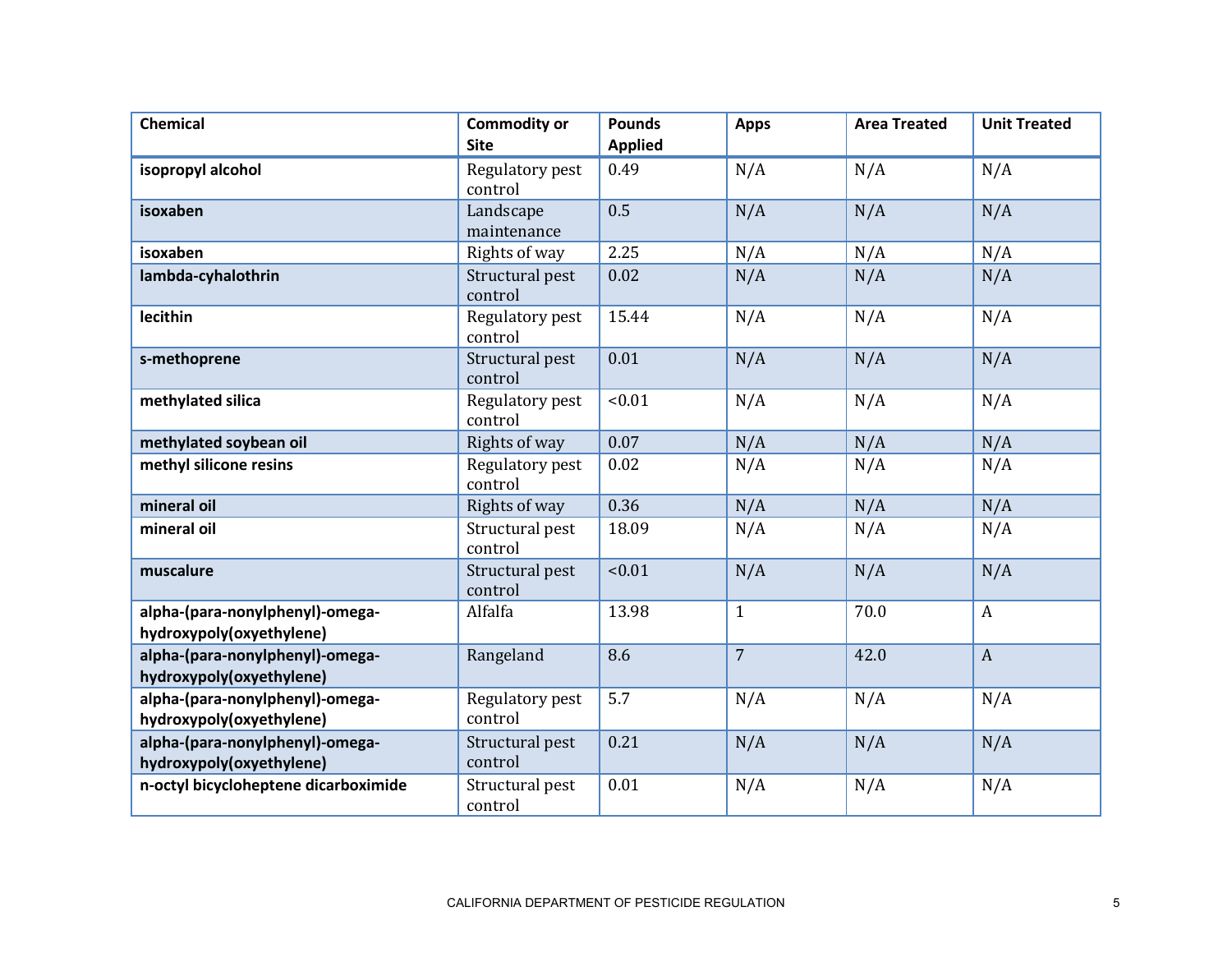| <b>Chemical</b>                                      | <b>Commodity or</b><br><b>Site</b> | <b>Pounds</b><br><b>Applied</b> | <b>Apps</b>  | <b>Area Treated</b> | <b>Unit Treated</b> |
|------------------------------------------------------|------------------------------------|---------------------------------|--------------|---------------------|---------------------|
| oleic acid, methyl ester                             | Landscape<br>maintenance           | 0.12                            | N/A          | N/A                 | N/A                 |
| oleic acid, methyl ester                             | Regulatory pest<br>control         | 72.06                           | N/A          | N/A                 | N/A                 |
| oleic acid, methyl ester                             | Rights of way                      | 9.91                            | N/A          | N/A                 | N/A                 |
| permethrin                                           | Landscape<br>maintenance           | 2.09                            | N/A          | N/A                 | N/A                 |
| permethrin                                           | Structural pest<br>control         | 1.05                            | N/A          | N/A                 | N/A                 |
| phenothrin                                           | Structural pest<br>control         | < 0.01                          | N/A          | N/A                 | N/A                 |
| phosphoric acid                                      | Landscape<br>maintenance           | 0.01                            | N/A          | N/A                 | N/A                 |
| piperonyl butoxide                                   | Structural pest<br>control         | 0.18                            | N/A          | N/A                 | N/A                 |
| piperonyl butoxide, other related                    | Structural pest<br>control         | 0.02                            | N/A          | N/A                 | N/A                 |
| polyalkene oxide modified heptamethyl<br>trisiloxane | Regulatory pest<br>control         | 1.08                            | N/A          | N/A                 | N/A                 |
| polyethylene glycol diacetate                        | Rights of way                      | 0.07                            | N/A          | N/A                 | N/A                 |
| polyoxyethylene sorbitan trioleate                   | Alfalfa                            | 0.34                            | $\mathbf{1}$ | 70.0                | $\mathbf{A}$        |
| prallethrin                                          | Structural pest<br>control         | 10.01                           | N/A          | N/A                 | N/A                 |
| propylene glycol                                     | Regulatory pest<br>control         | 2.37                            | N/A          | N/A                 | N/A                 |
| pyrethrins                                           | Structural pest<br>control         | 0.02                            | N/A          | N/A                 | N/A                 |
| pyriproxyfen                                         | Structural pest<br>control         | < 0.01                          | N/A          | N/A                 | N/A                 |
| silica aerogel                                       | Structural pest<br>control         | 0.02                            | N/A          | N/A                 | N/A                 |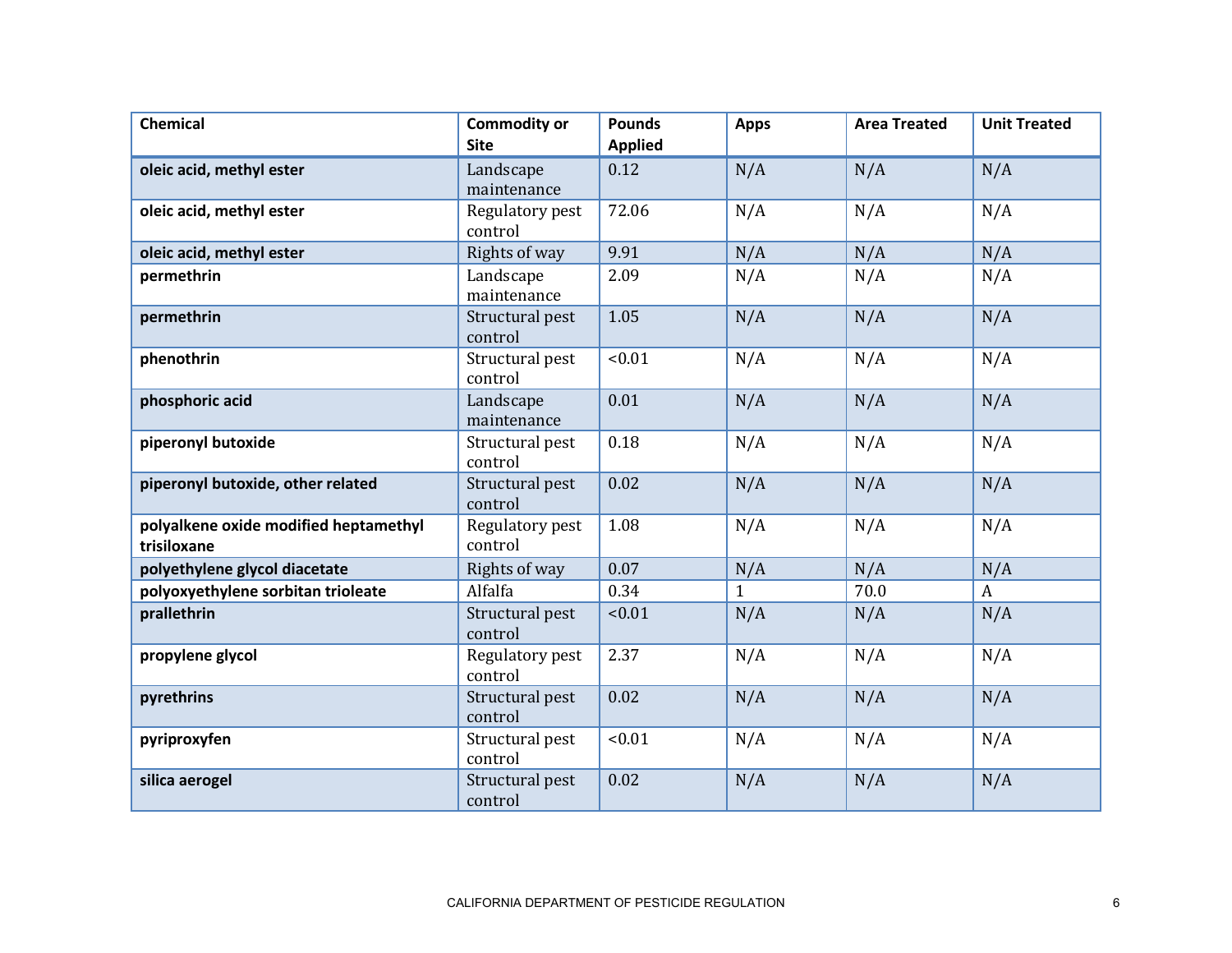| <b>Chemical</b>                                                     | <b>Commodity or</b>        | <b>Pounds</b>  | <b>Apps</b> | <b>Area Treated</b> | <b>Unit Treated</b> |
|---------------------------------------------------------------------|----------------------------|----------------|-------------|---------------------|---------------------|
|                                                                     | <b>Site</b>                | <b>Applied</b> |             |                     |                     |
| silicone defoamer                                                   | Landscape<br>maintenance   | < 0.01         | N/A         | N/A                 | N/A                 |
| sodium xylene sulfonate                                             | Landscape<br>maintenance   | 0.01           | N/A         | N/A                 | N/A                 |
| styrene butadiene copolymer                                         | Regulatory pest<br>control | 3.21           | N/A         | N/A                 | N/A                 |
| sulfentrazone                                                       | Rights of way              | 0.02           | N/A         | N/A                 | N/A                 |
| tall oil fatty acids                                                | Landscape<br>maintenance   | 0.03           | N/A         | N/A                 | N/A                 |
| tall oil fatty acids                                                | Rights of way              | 0.24           | N/A         | N/A                 | N/A                 |
| alpha-[para-(1,1,3,3-                                               | Landscape                  | 0.03           | N/A         | N/A                 | N/A                 |
| tetramethylbutyl)phenyl]-omega-                                     | maintenance                |                |             |                     |                     |
| hydroxypoly(oxyethylene)                                            |                            |                |             |                     |                     |
| tetrapotassium pyrophosphate                                        | Landscape<br>maintenance   | < 0.01         | N/A         | N/A                 | N/A                 |
| thiamethoxam                                                        | Structural pest<br>control | 0.03           | N/A         | N/A                 | N/A                 |
| triclopyr, butoxyethyl ester                                        | Landscape<br>maintenance   | 0.04           | N/A         | N/A                 | N/A                 |
| triclopyr, butoxyethyl ester                                        | Rangeland                  | 11.43          | 6           | 11.0                | $\mathbf{A}$        |
| triclopyr, butoxyethyl ester                                        | Rights of way              | 0.01           | N/A         | N/A                 | N/A                 |
| triclopyr, triethylamine salt                                       | Structural pest<br>control | 1.47           | N/A         | N/A                 | N/A                 |
| alpha-tridecyl-omega-<br>hydroxypoly(oxyethanol) phosphate          | Rights of way              | 0.75           | N/A         | N/A                 | N/A                 |
| triethanolamine                                                     | Landscape<br>maintenance   | 0.01           | N/A         | N/A                 | N/A                 |
| alpha-2,6,8-trimethyl-4-nonyloxy-omega-<br>hydroxypoly(oxyethylene) | Regulatory pest<br>control | 1.48           | N/A         | N/A                 | N/A                 |
| alpha-undecyl-omega-<br>hydroxypoly(oxyethylene)                    | Landscape<br>maintenance   | 0.03           | N/A         | N/A                 | N/A                 |